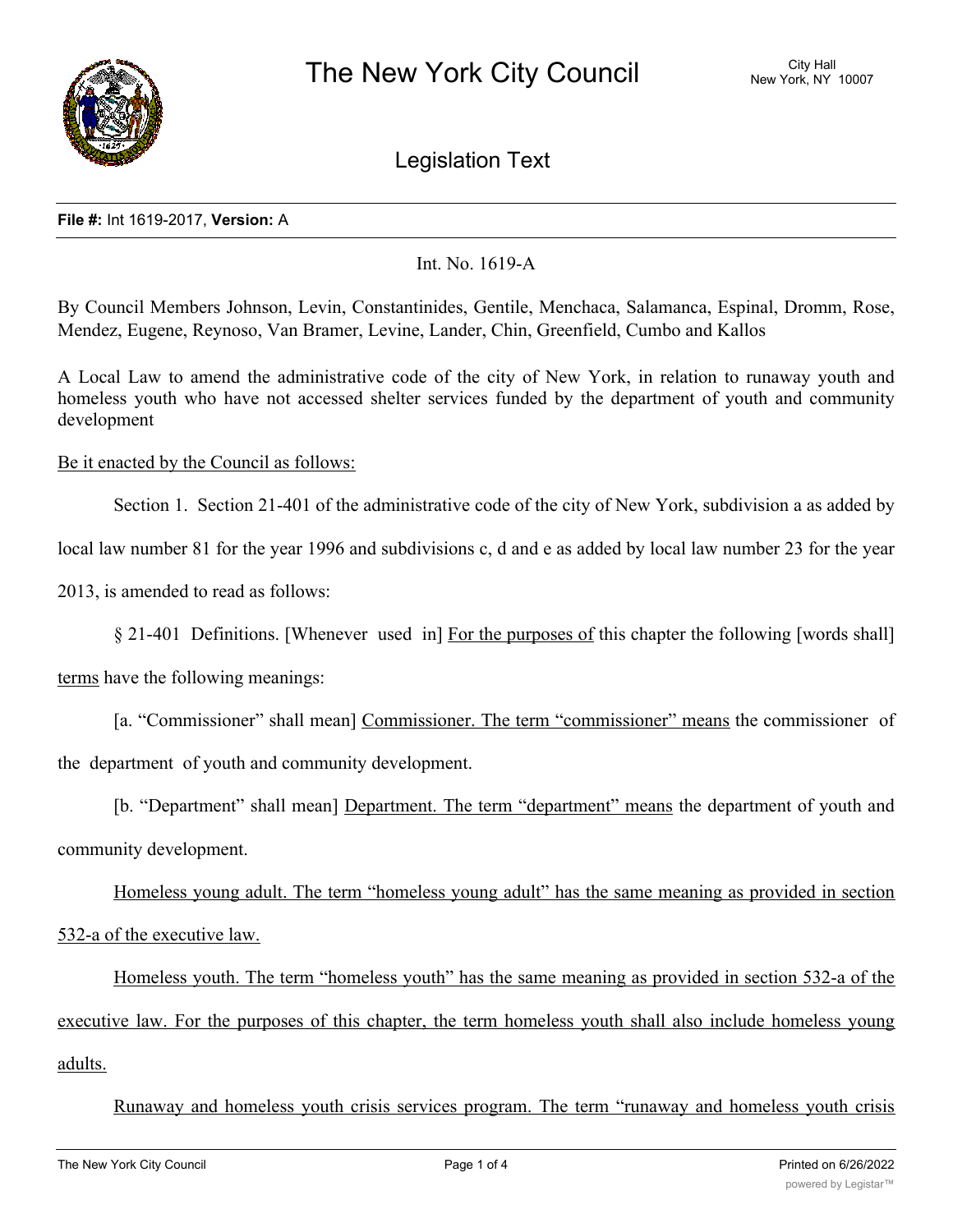#### **File #:** Int 1619-2017, **Version:** A

services program" has the same meaning as provided in section 532-a of the executive law.

[c. "Runaway and homeless youth services" shall mean department-administered] Runaway and homeless youth services. The term "runaway and homeless youth services" means department-funded street outreach and referral services, drop-in centers, runaway and homeless youth crisis [shelters] services programs, and transitional independent living [centers] support programs.

Runaway youth. The term "runaway youth" has the same meaning as provided in section 532-a of the executive law.

[d. "Sexually exploited child" shall have] Sexually exploited child. The term "sexually exploited child" has the same meaning as provided in subdivision one of section 447-a of the [New York State] social services law.

Shelter services. The term "shelter services" means residential programs within runaway and homeless youth crisis services programs and transitional independent living support programs.

Transitional independent living support program. The term "transitional independent living support program" has the same meaning as provided in section 532-a of the executive law.

[e. "Youth: shall mean] Youth. The term "youth" means any person under [twenty-four] 24 years of age.

§ 2. Chapter 4 of title 21 of the administrative code of the city of New York is amended by adding a new section 21-404 to read as follows:

§ 21-404 Homeless and runaway youth shelter access report.

a. Beginning July 31, 2018, and by each January 31-and July 31 thereafter, the department shall submit to the speaker and post on its website a report relating to the number of runaway and homeless youth who contacted or presented themselves to a runaway and homeless youth services program to request shelter and were not able to access shelter services during the six month periods ending on June 30 and December 31, respectively. Such report shall include, but not be limited to, the total number of youth eligible for a department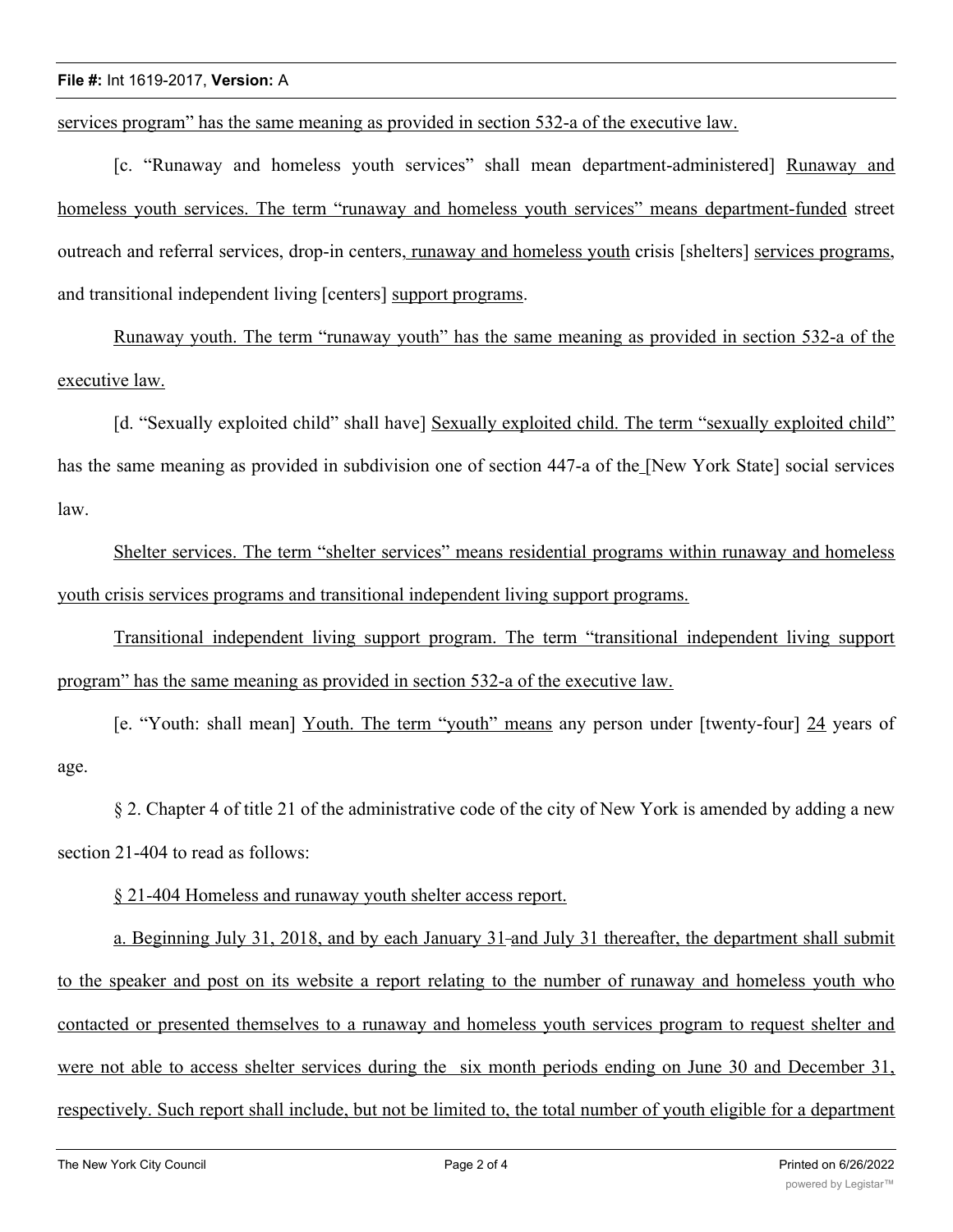## **File #:** Int 1619-2017, **Version:** A

-funded program on the date such program's services were sought who could not access shelter services, disaggregated by:

1. The type of shelter services the youth was attempting to obtain, including, but not limited to, a runaway and homeless youth crisis services program or a transitional independent living support program;

2. The name of the runaway and homeless youth crisis services program or transitional independent living support program at which the youth did not access shelter services;

3. The bed capacity at such runaway and homeless youth crisis services program or transitional independent living support program;

4. The number of beds available at such runaway and homeless youth crisis services program or transitional independent living support program at the time the youth did not access shelter services;

5. The ages of youth who did not access shelter services;

6. Whether the youth who did not access shelter services identified as a member of the lesbian, gay, bisexual, transgender, queer or intersex community, if such information was volunteered by the youth; and

7. The reason why the youth did not access shelter services including, but not limited to, bed capacity, bed availability, insufficient beds in a specific type of program, or whether such youth chose not to accept a bed that was offered. Such information shall be further disaggregated by the reason such youth did not accept the bed, if such information is available.

b. Beginning January 1, 2019, all providers under contract or similar agreement with the department to provide runaway and homeless youth crisis services or transitional independent living support programs shall submit the information required pursuant to this section to the department through an electronic database designated by the department and shall include the following information in the reports required pursuant to subdivision a of this section:

1. Whether the provider referred the youth to another department-funded runaway and homeless youth crisis services program or transitional independent living support program;